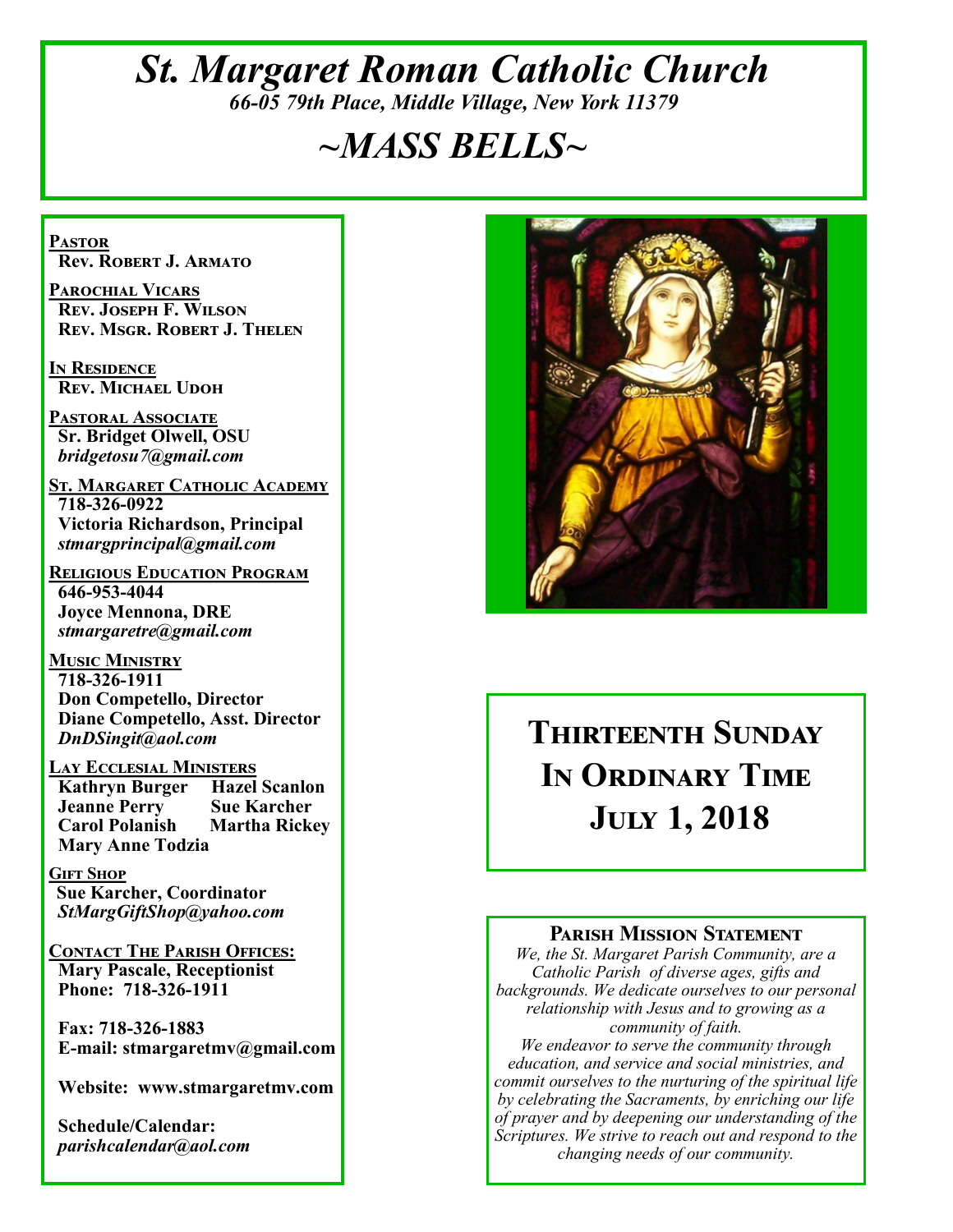# *MASSES FOR THE WEEK*

#### **SUN. JULY 1 - THIRTEENTH SUNDAY IN ORDINARY TIME**<br>7:30 Ann Revnolds Ann Reynolds 9:00 Francesca Palazzolo/Johnny Walsh/Dennis Warren/Giuseppe e Antonina Catalano/ 10:30 Raymond Maurer, Sr. NOON Julia & Frank Jacobovics 5:00PM William & Belle T. Kunz **MON. JULY 2 - WEEKDAY** 7:00 Anna & John Rice 9:00 Casimir Krzewski **TUE. JULY 3 - ST. THOMAS, APOSTLE** 7:00 Purgatorial Society 9:00 Steven Dominic Belviso **WED. JULY 4 - WEEKDAY/ INDEPENDENCE DAY** 9:00 The People of the U.S.A **THU. JULY 5 - ST. ANTHONY ZACCARIA**  7:00 Josefa Gramer 9:00 Joseph Kresse **FRI. JULY 6 - ST. MARIA GORETTI/ FIRST FRIDAY**<br>7:00 John Ciorcari (A 7:00 John Ciorcari (ANN)<br>9:00 Joseph Kresse Joseph Kresse **SAT. JULY 7 - WEEKDAY/FIRST SATURDAY**  9:00 COLLECTIVE: Deceased Priests of the Diocese of Brooklyn and Rockville Centre/ Rose Diglio/Bill & Lee DiGiovanna/ Holy Souls 5:00PM Anthony & Antoinette Santora **SUN. JULY 8 - FOURTEENTH SUNDAY IN ORDINARY TIME**  7:30 People of the Parish 9:00 Antonino Catalano/Caterina Garofalo/ Vito Marino/ 10:30 Denise Sheehy

NOON Fire Lt. Kevin J. & William Pfeifer





## **SAINT MARIA GORETTI**

**THE RECTORY WILL BE CLOSED ON WEDNESDAY, JULY 4TH MASS IS AT 9:00AM ONLY**

# **PARISH INFORMATION**

**If you're not registered, please visit the Rectory office, which is open from Monday through Friday, 9 am to noon and 1 pm to 7:30 pm.**

**CONFESSIONS** - Saturday, 4-4:45 pm or by appointment with a priest.

**NOVENA** to Our Lady of the Miraculous Medal Mondays after the 9am Mass.

**MORNING PRAYER** daily from Monday through Friday at 8:45 am.

**BAPTISMS** take place on the 1st and 3rd Sundays of the month. Please call the rectory for an appointment and to register your child.

**WEDDINGS MUST** be scheduled at least six months in advance by appointment with a priest or a deacon. Please call the rectory office. For marriage preparation information visit www.pre-cana.org.

**THE BEREAVEMENT GROUP** will continue to meet on the 1st and 3rd Thursday of the month at 10 am in the Convent meeting room.

**THE ENGLISH CHOIR** rehearses on Tuesday, at 7 pm in the Church. Tenors and baritones needed!

**IL CORO ITALIANO** prattica ogni Domenica prima della Messa Italiana.

**THE YOUTH CHOIR** rehearses on Thursday, from 6-7 pm in the Church. For more info, DnDsingit@aol.com

**BOY SCOUT TROOP #119** meets on Tuesdays from 7:15-9 pm in the Parish Hall. New members are welcome, age 10 1/2 & up. Call Mr. Krzewski, 718-894-4099.

**CUB PACK #119** meets on Mondays from 7-8:30 pm in the Parish Hall. New members welcome, age 6 to 10-1/2. Call Mr. Krzewski, 718-894-4099.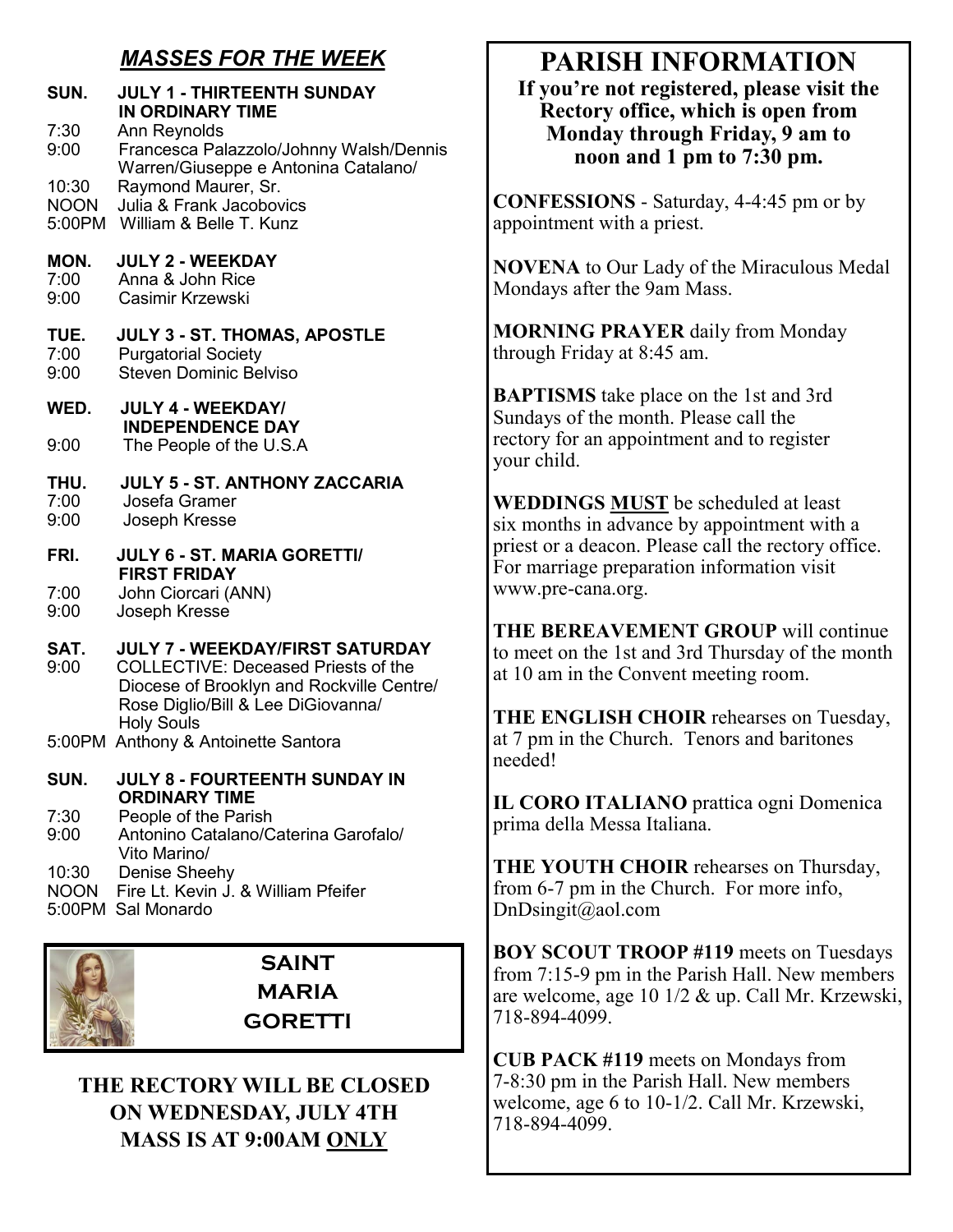# PLEASE PRAY FOR OUR SICK

Karen Guarascio, Connie Faccibene, Eileen Hinrichs, Linda Frazier, Cari Ann Falk-LoBello, Glen Falk, Ronald Frazier, John Downer, Robert Sabini, Lee Falk, Scott White, Baby McKinley Kelleher, Sean Harrison, Justin James Quirke, Elizabeth Ott, Marion Caracciola, Baby Keila Mary Champoli, The Ferrugio Family, Sandra Slattery, Richard Santangelo, Joseph Simon, James Taylor, James Leung, Dr. Joan Virostko, Alfie Poje, Margaret Cosentino, Ann Pompeo, Gloria Mojica, Larry Dumbra, Bob Marvin, Joseph O'Brien, Katie Bryzgornia, Daniel Fox, Domenica Millitello, Caterina D'Anna, Evelyn Mojica, Immaculate Marge D'Elia, Carol Arevalo, Jim O'Driscoll, Victoria Lippolis, Mary Rigovich, Matteo Sabini, Charles Schaaf, Alvaro Andres Gonzalez, Luis Sanchez, Mary Westman, Billy Gillespie, Salvatore Locascio, George McGarry, Cathie Greulich, Anthony Bruno Charles G. Krzewski, John Wert, Joseph Stubbs, Bob & Karen Schaefer,

*The names will remain for 3 months, please call 718-326-1911 and ask for continued prayers.*

## **Prayer Requests**

**Pray for vocations to the Priesthood and Religious Life. Please pray for our men and women from our Parish serving in the defense of our country: Lt. Col. Thomas Frohnhoefer Sgt. Robert A. Domenici** 



### *WE RECALL OUR BELOVED DECEASED*

*Especially, Irene Ostapier, Gandolfa Musca, May they rest in Christ's Peace!*

# *MEMORIALS*

# *WINE & HOST THIS WEEK*

*are offered in memory of Augie DeSimone at the request of Sal & Denise Fischetti.* 

# *THE TABERNACLE LAMP THIS WEEK*

*is lit in memory of Giovanni & Mary Armato at the request of Phyllis, Lee & Ben.* 

# **TODAY'S READINGS**

### *Thirteenth Sunday in Ordinary Time*

Wis 1:13-15; 2:23-24; Ps 30:2, 4, 5-6, 11, 12, 13; 2 Cor 8:7, 9, 13-15; Mk 5:21-43 or 5:21-24, 35b-43

# **READINGS FOR THE WEEK**

Monday: Am 2:6-10, 13-16; Ps 50:16bc-17, 18-19, 20-21, 22-23; Mt 8:18-22

Tuesday: Eph 2:19-22; Ps 117:1bc, 2; Jn 20:24-29

Wednesday: Am 5:14-15, 21-24; Ps 50:7, 8-9, 10-11, 12-13, 16bc-17; Mt 8:28-34

Thursday: Am 7:10-17; Ps 19:8, 9, 10,

11; Mt 9:1-8

Friday: Am 8:4-6, 9-12; Ps 119:2, 10, 20, 30, 40, 131; Mt 9:9-13

Saturday: Am 9:11-15; Ps 85:9ab & 10, 11-12, 13-14; Mt 9:14-17

Sunday: Ez 2:2-5; Ps 123:1-2, 2, 3-4; 2 Cor 12:7-10; Mk6:1-6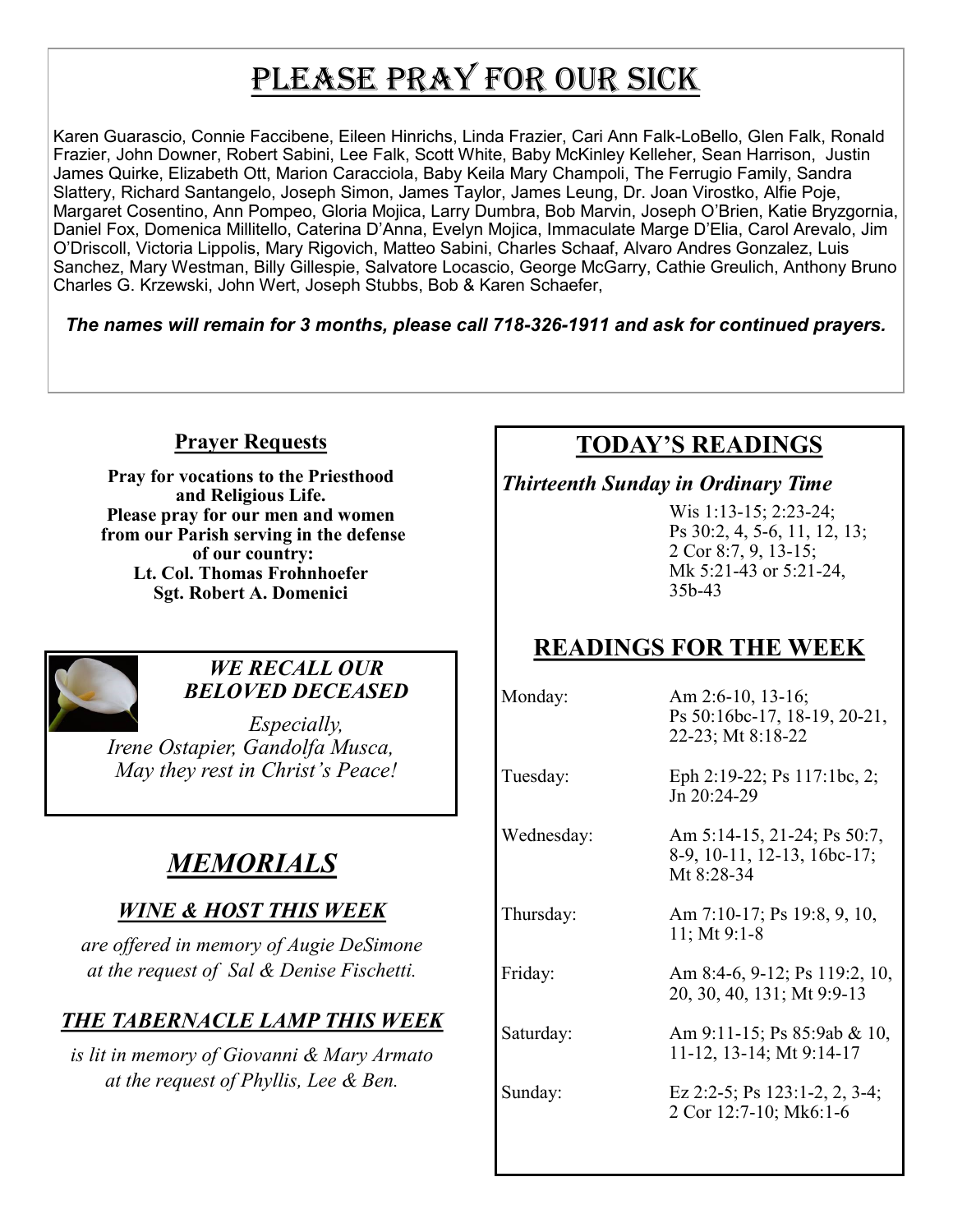## **ANNUAL CATHOLIC APPEAL**

 Thanks to the **193 families** who have contributed toward the *2018 Annual Catholic Appeal!* We are now at **\$59,149 in pledges,** which is **85.3% of our Parish goal of \$69,365.** 

We still have \$10,216 to go. About 80% of our families have yet to respond. Whether your gift is large or small, *every family's donation helps* continue the mission of the Church locally as well as throughout the Diocese, and every dollar collected over goal comes back to the Parish.

 We need you to be part of this important campaign. Please be as generous as you can and use the enrollment forms found in church, if you have not done so already. You will have until the end of the year to pay off whatever pledge you make.

## **ST. JUDE'S FUNDRAISER**

 Christ the King HS will host a fundraiser to benefit *St. Jude's Children's Research Hospital*  in memory of **Bernard G. Helldorfer,** on Saturday, August 4, 7:30pm to Midnight. Tickets are \$50 per person for a BYOB hot buffet dinner with DJ entertainment. For more information and tickets call

**Linda at 718-898-3222.**

### **PARISH REGISTRATION**

 Very often, people come to the Rectory asking for a certificate or letter attesting to their being active members of our Parish. That's hard for us to do, if there is no record of their being registered.

 All families worshiping here at St. Margaret's are encouraged to register with the Rectory Offices. All you have to do is complete the following information and drop it into the collection basket. We'll take it from there.

 $\mathcal{L}_\text{max}$ 

Name:

Address:

Phone #:  $($   $)$ -  $-$ 

## *MAGGIE'S LITTLE THEATER*

presents



Music by Mitch Leigh \* Lyrics by Joe Darion \* Book by Dale Wasserman

MUSIC DIRECTOR CHOREGRAPHER **Paul L. Johnson Jonathan Mora**

DIRECTOR

**Bill Logan** St. Margaret Parish Hall 66-05 79th Place, Middle Village NY

**PERFORMANCE DATES**

**Sat., June 30 at 8:00pm Fri., July 13 & Sat., July 14 at 8:00pm MATINEES AT 2:30PM Sun., July 1 & July 8 Sat., July 7**

Tickets: Adults \$20, Seniors 65+ \$17, Children (under 12) \$17

### **For tickets call 917-579-5389 or visit www.MaggiesLittleTheater.org TICKETS ARE NOW ON SALE**

*"Man of LaMancha" is produced by arrangements with Tams-Witmark Music Library, Inc.*

## **THE ST. JOHN'S UNIVERSITY SPEECH AND HEARING CENTER**

will be offering **FREE** speech and hearing screenings **through August 8, 2018.** Please call the center at **718-990-6480** to schedule an appointment. The Speech and Hearing Center is located at 152-11 Union Turnpike, Flushing, NY.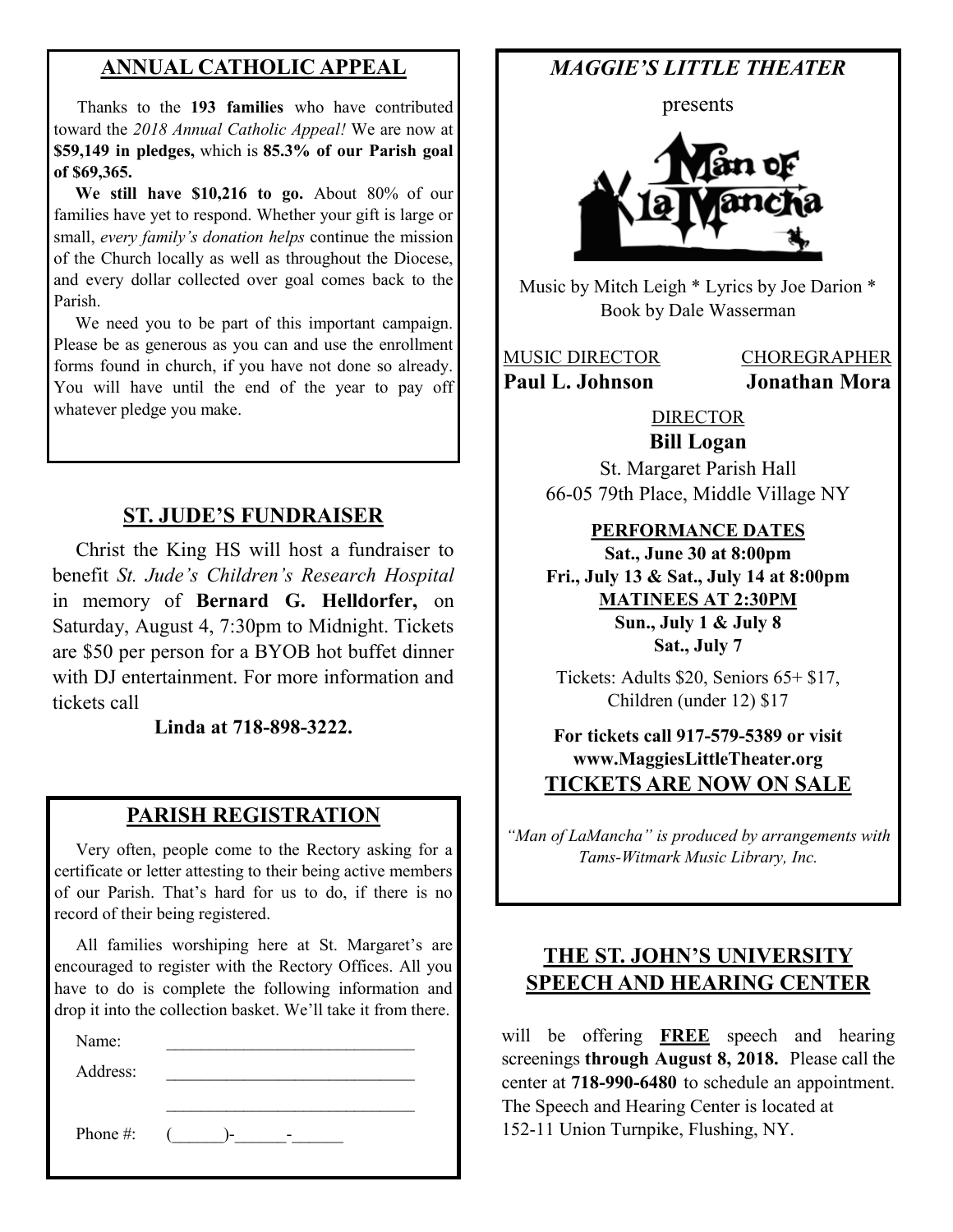

## *FROM THE ACADEMY*

Registration is ongoing; don't miss your spot in our great school! Call our office at **718-326- 0922** to schedule a tour. We have many great programs to offer, including our newly added STEM lab and Repole Tech Center. Scholarships are available. Contact us for more information.

## **T.A.C.H.S. PREP. PROGRAM**

#### **St. Agnes Academic H.S.**

July 30, to August 2, and August 6, to August 9, from 9:00am to 12:00pm. \$275pp. for more info. **718-353-6276** or **www.stagneshs.org**

#### **Msgr. McClancy Memorial H.S.**

Beginning September 8th, for the first seven Saturdays. For more information contact Ms. Rocco, **718-898-3800, ext. 3.**

#### **Cathedral Prep Father Troike Leadership Summer Program July 5 - July 27**

for all boys entering 7th, 8th, and Freshmen year at Cathedral. For info. call **718-592-6800 ext. 137.**

#### **SUMMER BIBLE CAMP**

St. Francis Prep is sponsoring a Bible Camp July 23-27, for children 4-7 years old. For more information or to register **sfponline.org** (families tab: *SFP Summary).*

#### **BISHOP'S GOLF CLASSIC**

 The 23rd Annual Bishop's Golf Classic will take place at North Hills Country Club, Manhasset, on Thursday, July 12. For information and registration, contact **desalesmedia.org/golf2018** or **golf classic@desalesmedia.org**

### **MEMORIALS AVAILABLE**

Many memorials for altar lamps, sanctuary lamps, and bread and wine are still available throughout the remainder of this year.

 Also, while we no longer celebrate private memorial Masses, families who wish to have an annual or "month's mind" Mass offered for a loved one can join in the memorial Mass celebrated each month for the repose of the souls of those buried from our church during the preceding month. Call the Rectory Offices to make the arrangements. The next memorial Mass will be celebrated at 11:45am Saturday, July 14.

 **The 2019 Mass Book will not be opened for a while yet, so take advantage of the remainder of the 2018 opening for Masses and Memorials.**



**THE ST. VINCENT dePAUL FOOD PANTRY** is located at 66-25 79 Place Middle Village, NY

#### **The pantry is open on WEDNESDAY AND SATURDAY from 10am to 12 Noon.**

**URGENT!** *Please continue to donate food over the summer. Our supplies are down.* **Needed:** *canned tuna, soup, fruits, beans (or dry) coffee, peanut butter and jelly, pasta. As always, thank you for your generosity.*

#### **RELIGIOUS EDUCATION REGISTRATION**

is **NOW** available either online at **www.stmargaretmv.com** or stop by the Religious Ed office at 66-25 79th Place on **Wednesdays, between 2 and 7pm.** For any other times, you can make an

appointment by calling **646-953-4044.**

#### **SUMMER MASS SCHEDULE**

 Our full Mass schedule will remain unchanged during July and August. Please remember to dress appropriately and modestly out of respect for our Lord and one another. The A/C will be on; we don't want anyone catching cold for lack of clothing.